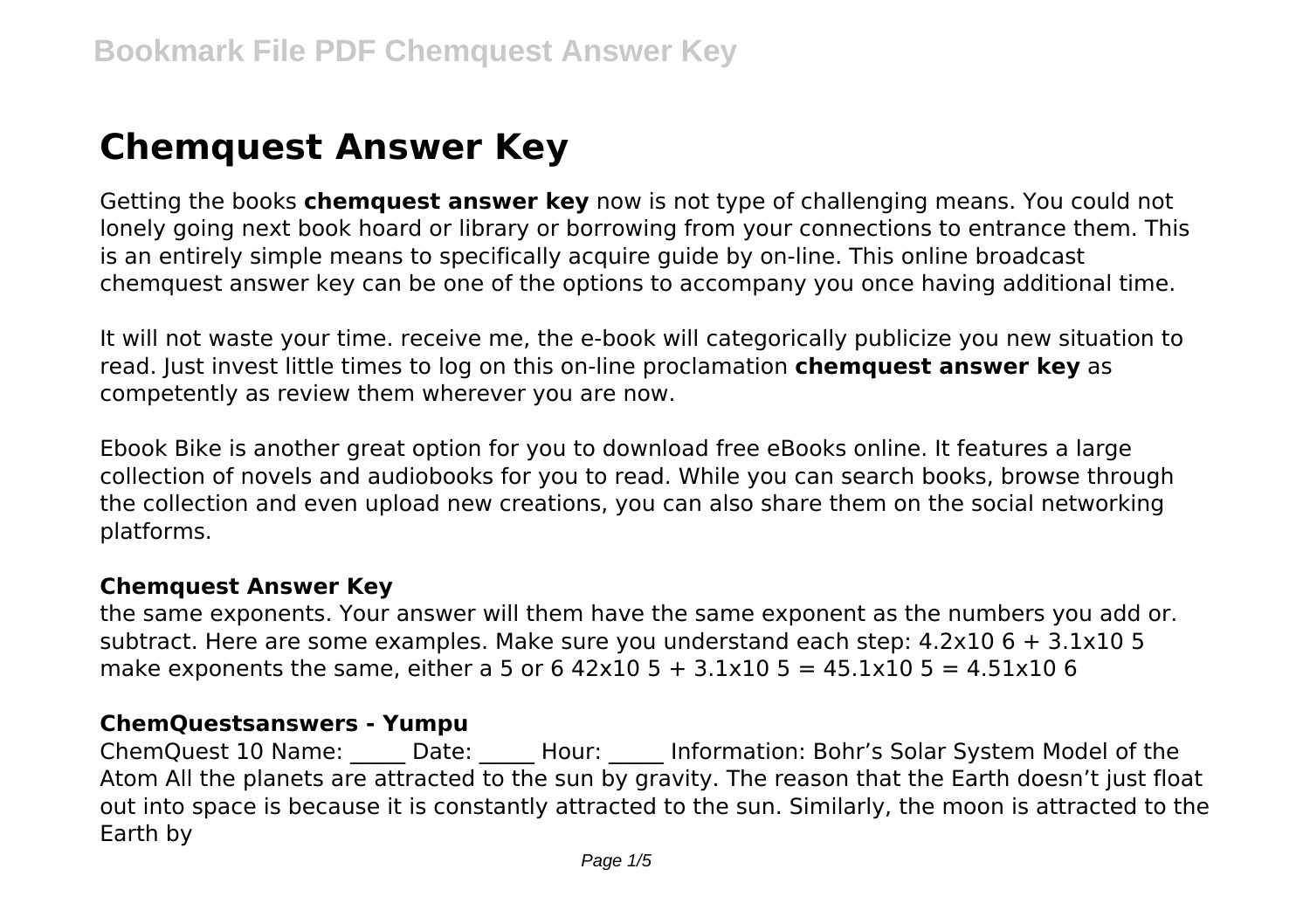# **Critical Thinking Questions: Bohr's reasoning**

76 ChemQuest 26 Name: Date: Hour: Information: Definition of Electronegativity Electronegativity is a measure of how much an atom attracts an electron. The higher the electronegativity, the greater the atom's attraction for electrons.

### **76 ChemQuest 26 Name:**

ChemQuest 35 lntro, to chemical Reoctioil\$" Date: Hour: Formula Review 1. Write the formulas for the following compounds: 2. Write the names for the foliowing ...

### **lntro, to chemical Reoctioil\$ - LTHS Answers**

Check Pages 1 - 4 of Chemquest 30 Intro To Moles Answer Key - nocRead.Com in the flip PDF version. Chemquest 30 Intro To Moles Answer Key - nocRead.Com was published by on 2016-02-22. Find more similar flip PDFs like Chemquest 30 Intro To Moles Answer Key - nocRead.Com. Download Chemquest 30 Intro To Moles Answer Key - nocRead.Com PDF for free.

## **Chemquest 30 Intro To Moles Answer Key - nocRead.Com Pages ...**

Answers: Very Short Answer Questions 1. The process of separating the wheat grain from the chaff is called winnowing. 2. A solution in which no more substance can be dissolved at a given temperature is called a saturated solution. 3. Sedimentation 4. Hand-picking 5.

### **November 2018 – Chemquest**

Chemquest 25 Answer Key webmail bajanusa com. Chemquest 20 Ionic Bonding Answers Author engineeringstudymaterial net 2020 11 17T00 00 00 00 01 Subject Chemquest 20 Ionic Bonding Answers Keywords chemquest 20 ionic bonding answers Created Date 11 17 2020 3 52 47 AM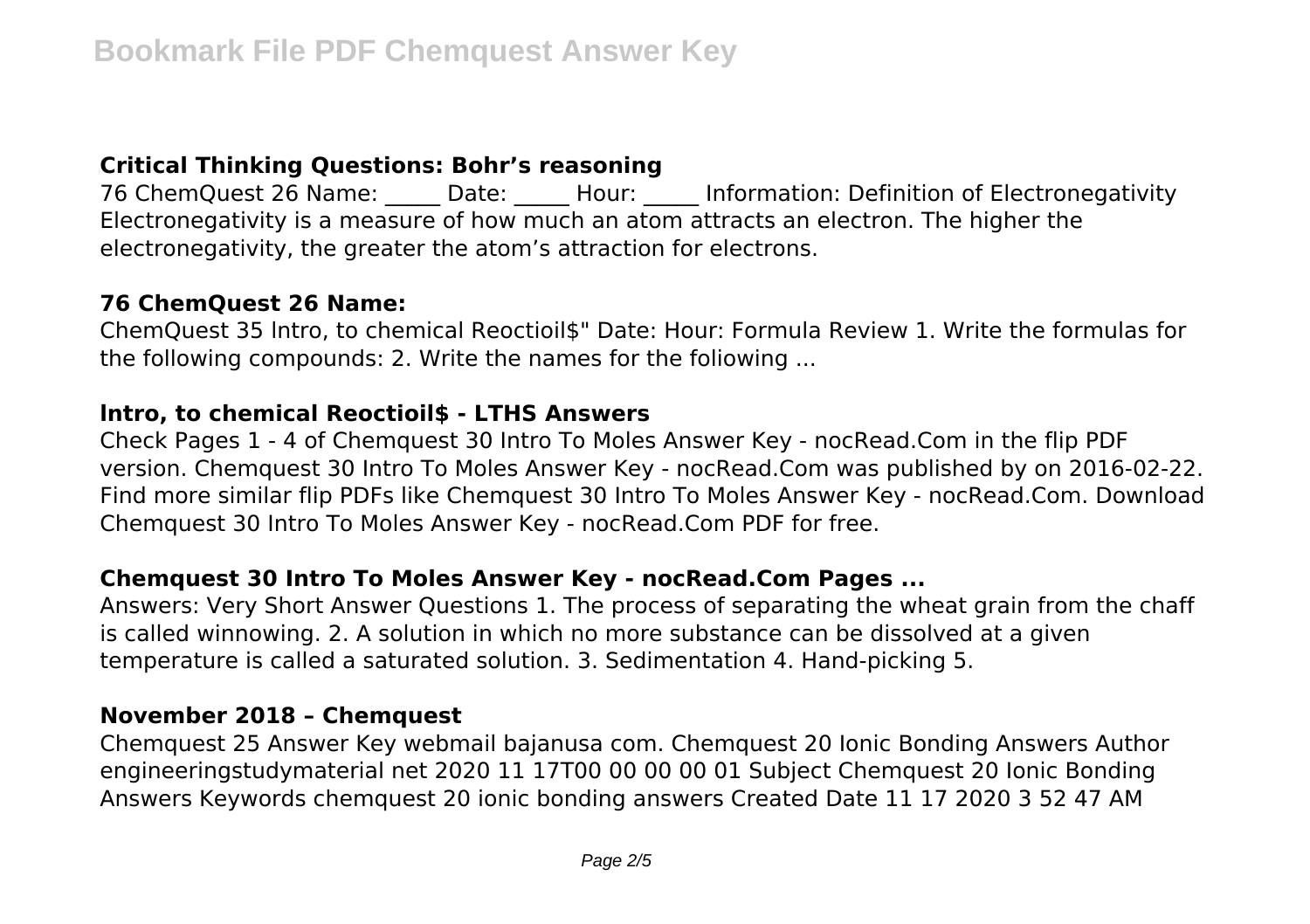## **Chemquest Ionic Bonding Answers**

ChemQuest 15 Name: \_\_\_\_\_ Date: \_\_\_\_\_ Hour: \_\_\_\_\_ Information: Relating Electron Configurations to the Periodic Table In this section you will see how the periodic table serves as a road map for writing electron configurations. Get your periodic table out and get ready. Remember that a row on the periodic table

## **ChemQuest 15 - Yav Science**

4. Compare your answers for questions 2 & 3 with the names of the compounds given in the information section. What do the Roman numerals stand for? The Roman numerals stand for the charge on the transition metal ion. 5. Why is MnO 2 called manganese(IV) oxide? Manganese has a charge of  $+4$  indicated by the Roman numeral IV. 6. Name the following ...

## **Information : Charges of Some Transition Elements**

Enjoy the videos and music you love, upload original content, and share it all with friends, family, and the world on YouTube.

## **C1B: ChemQuest 39 Intro to Moles Corrections - YouTube**

Hint: add your answer to question 1 and four times your answer to question 2.  $4 + 4(7) = 4 + 28 =$ 32 4. Verify that there are 32 electrons pictured in the drawing of CCl4. Count each dot in the picture above: there are 24. There are also 8 more electrons represented by the 4 lines (each line represents two electrons). 5.

# **ChemQuest 23 : Drawing Covalent Compounds**

Chemquest 9 Key. phase\_diagrams\_answer.pdf: File Size: 134 kb: File Type: pdf: Download File. Powered by Create your own unique website with customizable templates. Get Started. Home Calendar AP/IB Chemistry > Class Info Fall ...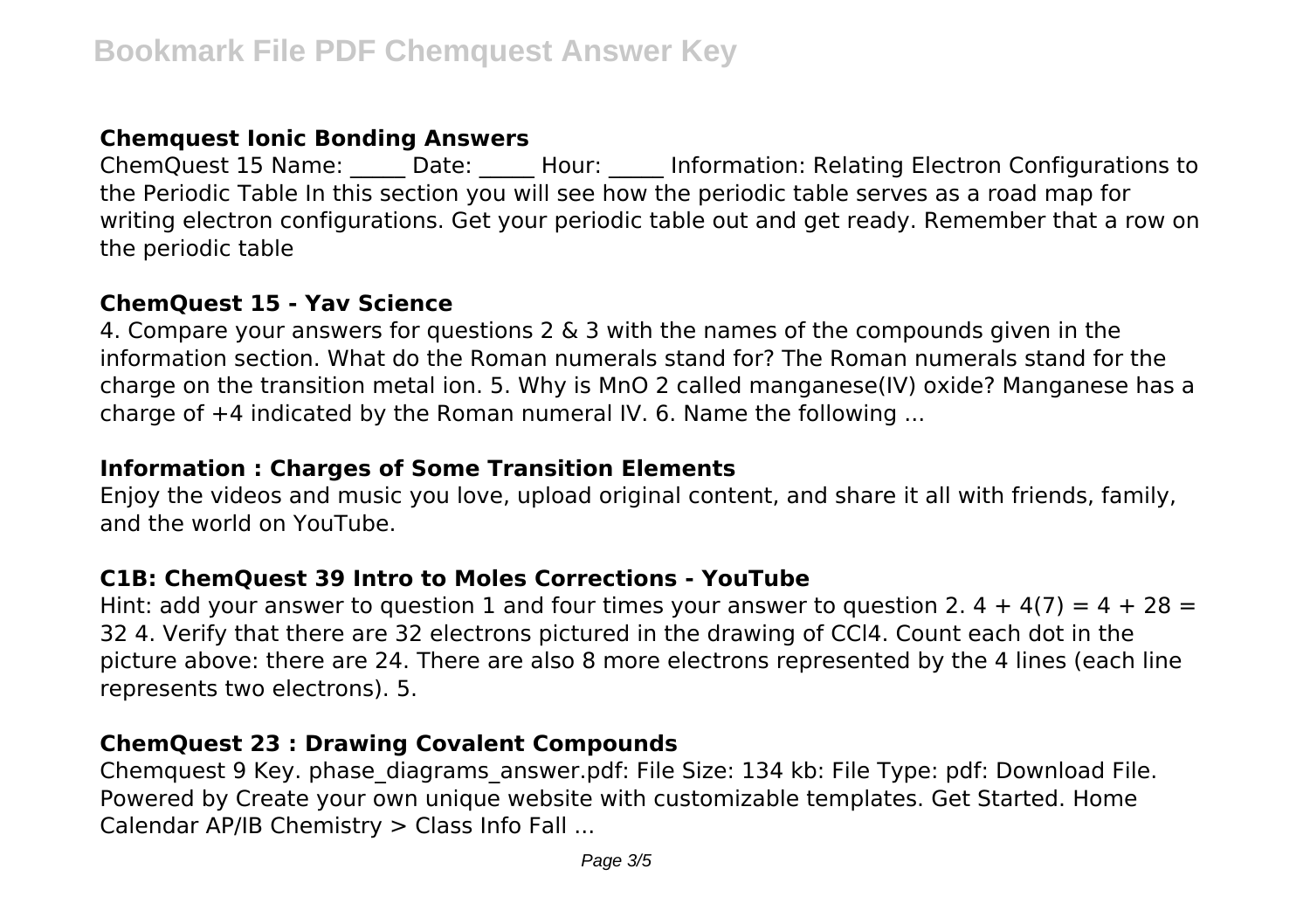## **ChemQuest 9 Key - Mr.Nguyen's Pre AP Chemistry**

ChemQuest professionals are prompt, friendly and knowledgeable. Our staff is ready to answer your chemical or equipment questions, expedite your orders, or solve a technical problem. When you call you will not get a voice mail — you will be able to talk to a real person.

### **SERVICES – ChemQuest**

Chemquest 25 Answer Key Recognizing the pretentiousness ways to acquire this book chemquest 25 answer key is additionally useful. You have remained in right site to start getting this info. get the chemquest 25 answer key member that we have the funds for here and check out the link. You could buy guide chemquest 25 answer key or get it as soon ...

#### **Chemquest 25 Answer Key - webmail.bajanusa.com**

ChemQuest Your Source For Industrial Chemicals, Equipment & Supplies. Paint Booth, Powder Coating Supplies. Metal & Plastic Pretreatment Systems. Green Chemicals .. . 35 Chemquest 35 intro to gases answer key pages 1 7 anyflip, chemquest 35 intro to gases answer key free pdf . Chemquest 35 intro to gases teacher answer .. Chemquest 35 Intro To ...

## **Chemquest 35 Intro To Gases Teacher Answer Key Pdf**

Chemquest 15 Answer Key - auto.joebuhlig.com Chemquest 15 Answer Key 15. Complete the following: Elements ending in d2 are in column number 4 or IVB and those ending in d4 are in column number 6 or VIB. Therefore, elements ending in d3 are in column number 5 or VB. 7 Elements ending in d must be in

## **Chemquest 16 Answer Key - svti.it**

Sign in - Google Accounts